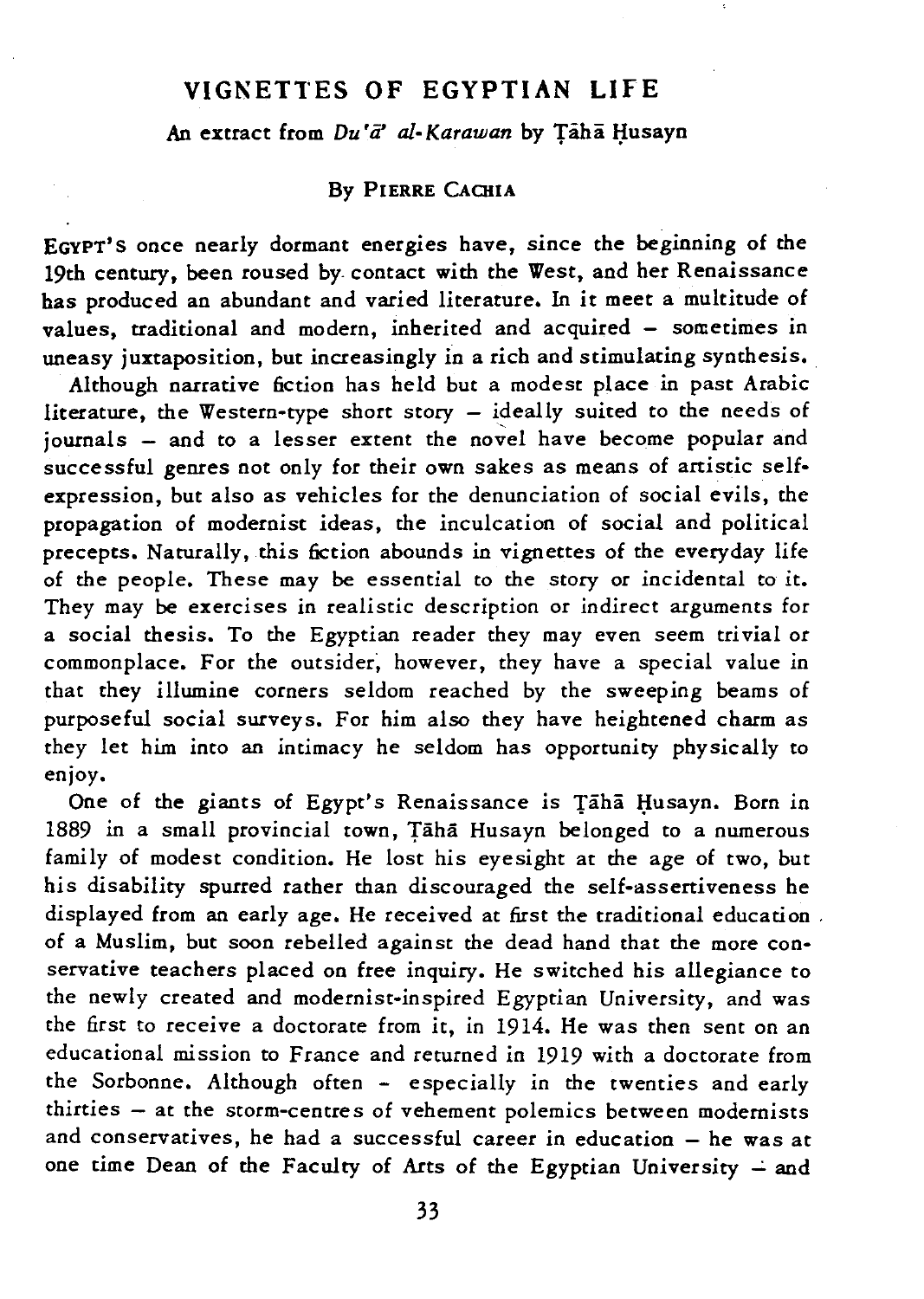in politics; indeed he rose to be Minister of Education in the last Wafdist government (January 1950 to January 1952). Above all he assumed a commanding position in literature as a prolific, versatile, and stimulating writer.

It *is* as a literary critic that he has made his deepest mark, but he has also produced six novels and a number of short stories. He *is* not at his best when writing fiction, as his gifts of organised and sustained invention are not of the highest. But when - as he often does - he draws on memories of *his* early life, his vibrant sensitiveness and graphic powers combine (despite some prolixity) to produce literary gems, as witness his autobiography *al-Ayyam*, which was the first modern Arabic literary work to attract world-wide attention and which has been translated into many languages, including English (Vol. I by E.H. Paxton as *An Egyptian Childhood:* vol.1I by H. Wayment, as *The Stream of Days).* 

One of his novels is  $Du'\bar{a}'$  al-Karawan (The Call of the Curlew). In this, the heroine tells how, although she started life as a mere housemaid, she had the good fortune to serve in an enlightened household where she had opportunity to learn both Arabic and French, so that she has developed into a woman of far greater sophistication and refinement of feeling than she would otherwise have become. Her sister Hanadi, also a housemaid, *is* seduced by her employer, and in accordance with the fierce code of honour that still survives in rural Egypt, her uncle butchers her. The heroine conceives a subtle plan of revenge: she enters the employment of her sister's seducer, inflames his passions but refuses to satisfy them. Having succeeded in driving him to remorse, she then discovers that she also has fallen in love with him, and they marry.

The novel *is* intended to celebrate the victory of love over hate, and the *title* refers to an imaginary bird that appears in the heroine's *visions*  at moments of high emotional tension. The extract which follows is of little relevance to the story; indeed its earthy realism contrasts strangely with the exalted emotionalism of the rest of the novel. It *is,* however, colourful and revealing. It picks up the story at the point where the he roine, her mother, and her sister flee the town where Hanadi's shame has been discovered.

## *In a Village Guest-house*

I remember how, weary and exhausted, we came at the close of the day to a certain village and sat down to rest for an hour or more by some mulberry trees. We scarcely spoke. Finally, when we had grown tired of our silence, fretful at our inaction, oppressed by our thoughts, our mother said: 'I don't suppose we can spend the night by these trees, and I don't think we shall get shelter and hospitaliry *in* this village - where we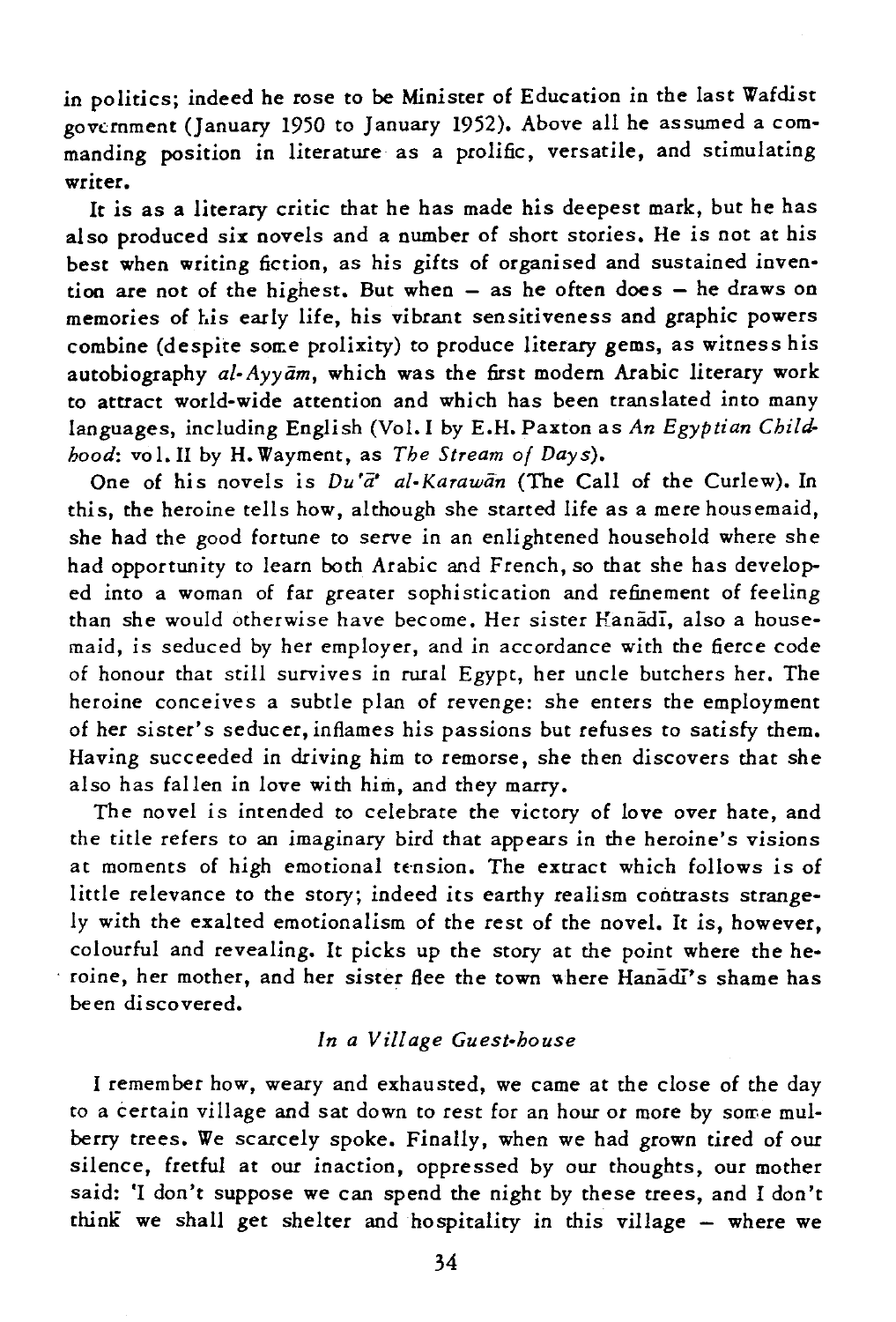know no one and no one knows  $us$  - from anyone except the headman. He is under obligation to keep his house open to anyone who calls by day or by night.'

She rose heavily and we rose, she moved slowly on and we followed, until we arrived at the headman's house. She never enquired about it or asked to be directed to it, but made her way towards *it* as if she had known it of old.

There we saw a number of people seated on a vast platform before the house; and in their midst was an old man upon whom one's gaze no sooner alighted than it conveyed assurance to the soul that here indeed was the village headman.

When we had come up to the assembly and had been noticed, our mother moved forward to the venerable old man and, *in* a quiet assured voice, she said: 'We are strangers who have chanced upon the village at *this*  late hour of the day. Give us shelter, o headman, until the morning rises.' • Ample and spacious be your abode," he replied. Then he called and a servant came out of the house. His master said: 'Take these women to the guest-house and order that they be treated generously.'

The servant led us to the guest-house. It was a modest building with a vast court-yard before it. We were shown into a room and told to wait there till food was brought us.

Within an hour we had come into contact with other residents in the house, guests and servants who mingled as freely as if they all were mistresses of the house. Before long, we were engaging in conversation, making acquaintances, and being integrated *into* the household.

Then there was a coarse supper and an evening of confused and tumultuous fellowship before we retired. Some preferred the open and therefore went to sleep on the flat roof or in the court-yard; others more timidly sought refuge indoors.

Late the next morning, a woman appeared carrying dishes and baskets and announcing a meal. The women in the house were joined by some other poor ones from the village and all hustled towards the food, made room for themselves with their elbows, pushed with their hands, rebuked one another by word and look, at the same time loudly invoking blessings on the master of the house: God gird his flank and exalt *his* rank, God spare him woes and humble his foes.

Timidly, bashfully, we also joined in, urged on by hunger and by our social duty as guests, held back by shame and modesty.

Soon a *circle* was formed around the *dishes.* Words were muted and bodies rested; hands and jaws went into action.

How different were these coarse, rough hands - their skin shrivelled and wrinkled, holding a piece of bread and diying with *it* into the dishes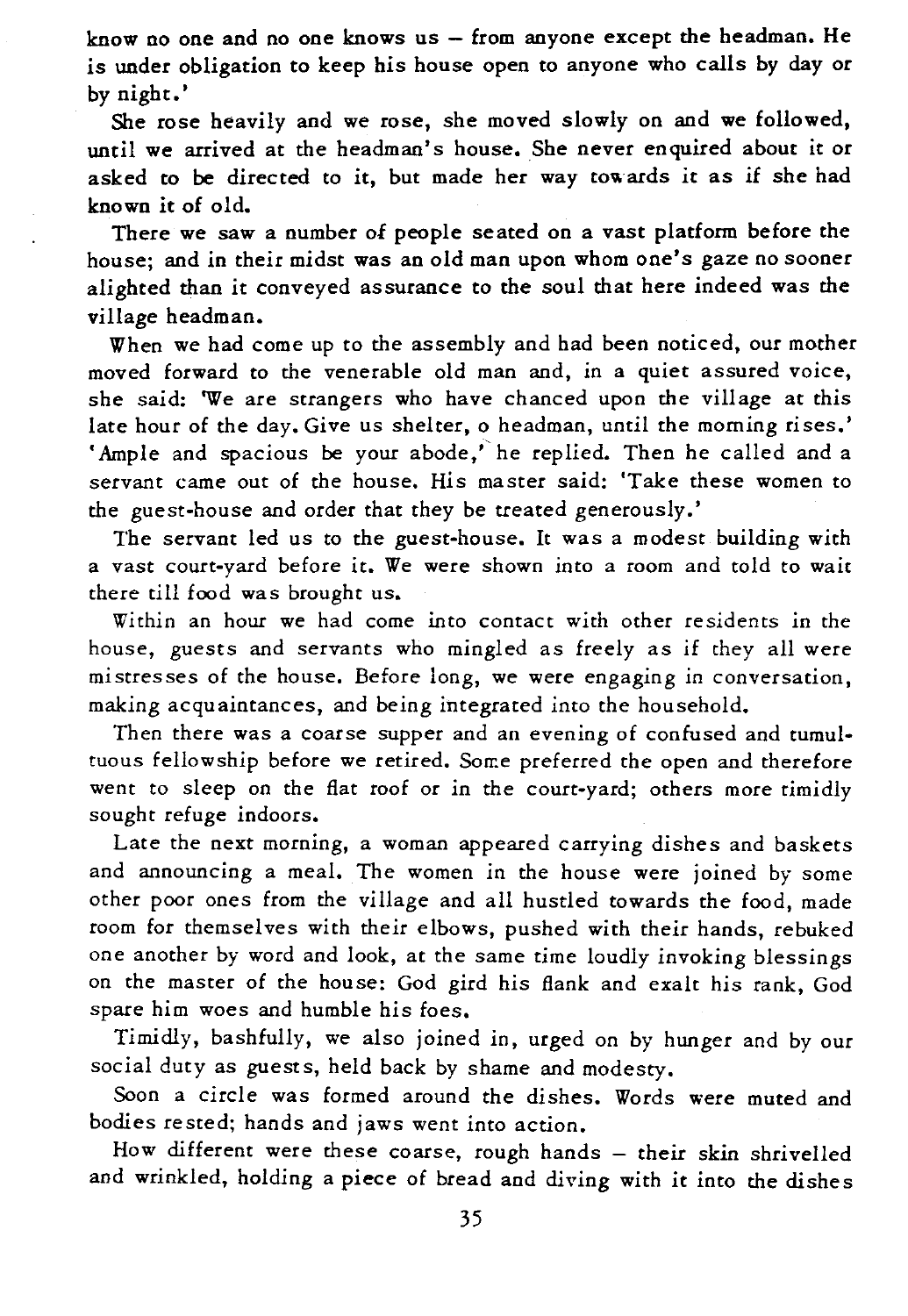to seize what they could - from those fine, gentle, smooth, luxury-softened hands which extended delicately towards the dishes and never touched their contents except with certain implerrents known only to town-dwellers, indeed only to the more refined of the town-dwellers. And those gaping mouths *into* which food was hurriedly cast, to settle there no longer than *it* took the gullet to engulf it! It was as if Nature had deposited in these mouths no sense of taste with which to enjoy food or drink, but had made them a mere pathway to the gullet and thence to the stomach!

How could I force my hand forward with those other hands, or make my jaws labour like those other jaws? I sat among those women glancing at them, irritated by them, deluding my hunger with large round thin wafers which I crumbled between my fingers and crunched every now and again. Mother was helping herself with frugality and moderation, held back by shame and grief from eating her fill, while my sister sat silent and downcast, pensive as though she was in a different world, living a different life.

The dishes were emptied and the women dispersed in groups. We tried to isolate ourselves in some corner, but we were joined by three women who sat down with us and forced us into conversation.

One of them  $-$  a woman on whose face the last glimmers of youth vied with the first shadows of age, whose voice like her gestures retained a liveliness in which there was alluring serenity and an obvious taste for fun - ope;;ed out: 'Never until thi s day had I seen women make do with their eyes and ears for hands, mouths, tongues, gullets, and bellies! You have been among us since last night, and we haven't yet heard a sound from you or learnt a thing about you. You joined our circle round the food but you scarcely stretched a hand towards *it* or got a bite of *it.* It's as if you got nourishment from looking at others swallowing, gulping and devouring, and satisfied your need of conversation by listening to others conversing'. She let loose a laugh that must have been heard by all in the house and even outside *it,* and that filled the atmosphere with a spirit of levity and lewdness. Then, when she had exhausted laughter, she drew in her breath in a grating, provoking snort and asked: 'Is that how you manage in everything that a woman needs by way of pleasure and comfort and contentment? If so, yours is a wretched lot!'

When she had spoken she tumed upon our mother a powerful gaze intended to challenge her to speak and force her to answer, but our mother spoke not a word. She did not know how to counter this torrential flow of words. Her tongue was knotted and her face showed *signs* of violent *agi*tation. Nor could her eyes withstand the gaze of this daring, playful woman, so she lowered them and hung her head like a small child *insis*tently questi oned by a grown up and too shy to answer.

36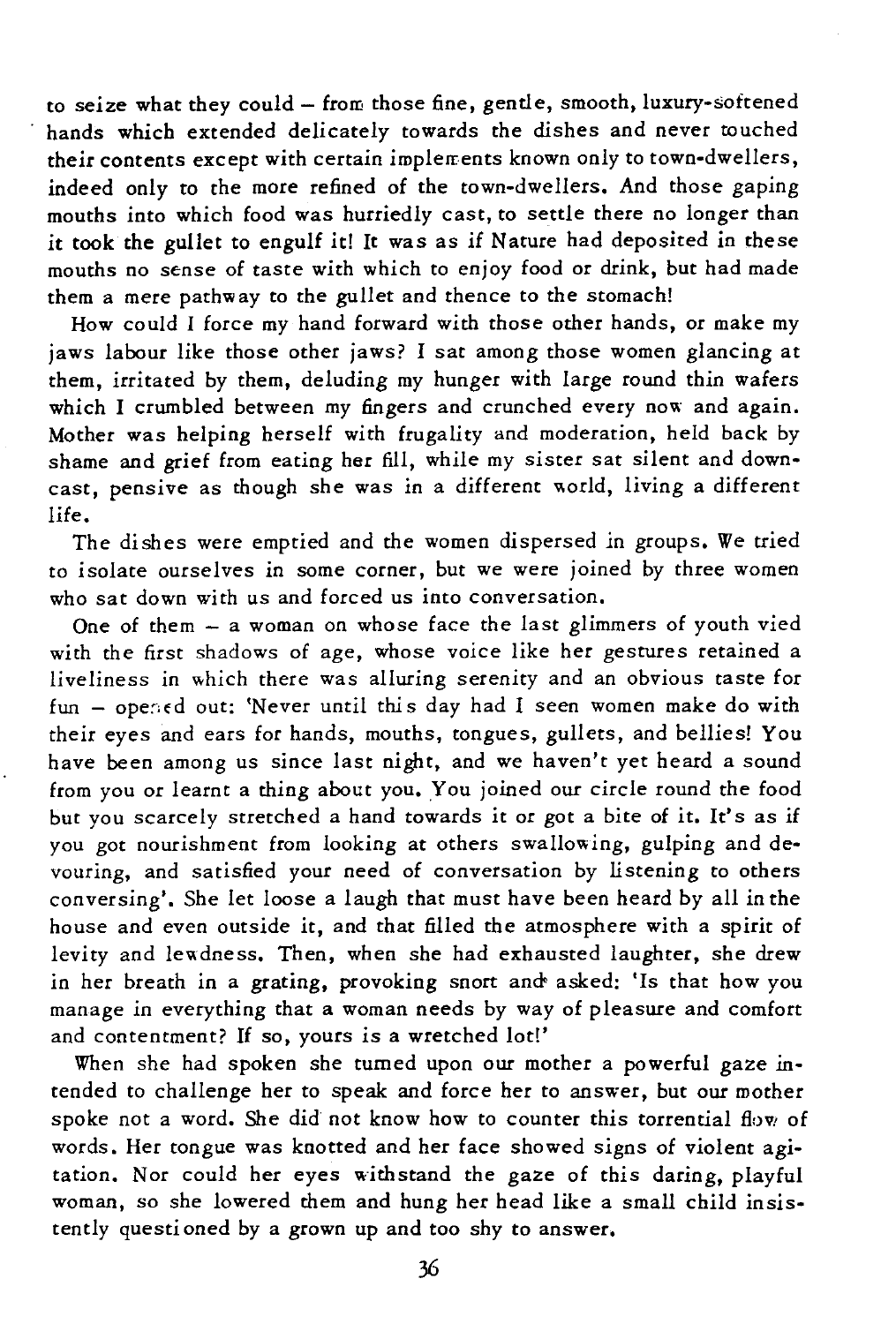Then the woman turned to me and burst out: 'Your mother *is* silent and has nothing to say; your sister *is* so downcast that there seems to be no hope that she should understand or answer anything - so let's hear you speak. I can see a certain brazenness *in* your eye, and something not unlike cheekiness in your features. I daresay there's no salt *in* your eye ... Speak! Who are you and where have you come from? What's your story? Why are you off your food? Why do you keep your mouths shut?'

Before this strange and sudden onslaught, and before the immoderate laughter of the other two women - contrasting with our mother's unbroken silence and  $my$  sister's unrelieved depression  $-1$  could not help laughing also as I retorted: 'And you - who are you and where do you come from? What business have you to question us and press us?'

Addressing her friends she said quickly: 'Didn't I tell you that she had all her teeth and that there was no salt in her eyes - that she'd be the one to listen to me and answer me?' Then'she turned to me: 'An investigation ... Do you hear? It's an investigation. I am empowered to subject you to it. You *shall* know. who I am, and you'll find out that I am used to carrying out investigations - with women and sometimes even with men - and to demand information from both.' Again she let loose her laugh and en:itted her snort, and insistently demanded to know who we were and whence we had come.

So *this* woman kept taunting us and *toying* with us, roughly at times and gently at others, seriously sometimes but mostly jocularly  $-$  her two friends abetting her in some of her endeavours - until we felt somewhat attracted to them, and spent a good deal of the forenoon conversing with then:. I thus came to know enough about them to make me eager to retain contact with them so long as we stayed in that house.

All of them came from the town we ourselves had left, and they had come to this village together, preceding us by a few hours. Only they had come riding whereas we had walked.

The 'investigator' who had questioned us so insistently and who had proved herself such a tease was a woman of great importance of whom I learnt more later. I discovered that her name was current on all tongues everywhere, not only *in* the town but also in many of the surrounding villages, farms, and estates.

Her name was Zannuba and her life had been crowded with momentous events. The whole of her youth had been an adventure, full of temptations for herself and many others. She had been an accomplished dancer, and as such she had had poverful attractions for the young men who belonged to the town or who came to *it* every winter to work in the sugar refinery. The winter season thus used to bring her much entertainment, much money, and widespread fame. But when, little by little, youth drew away and

37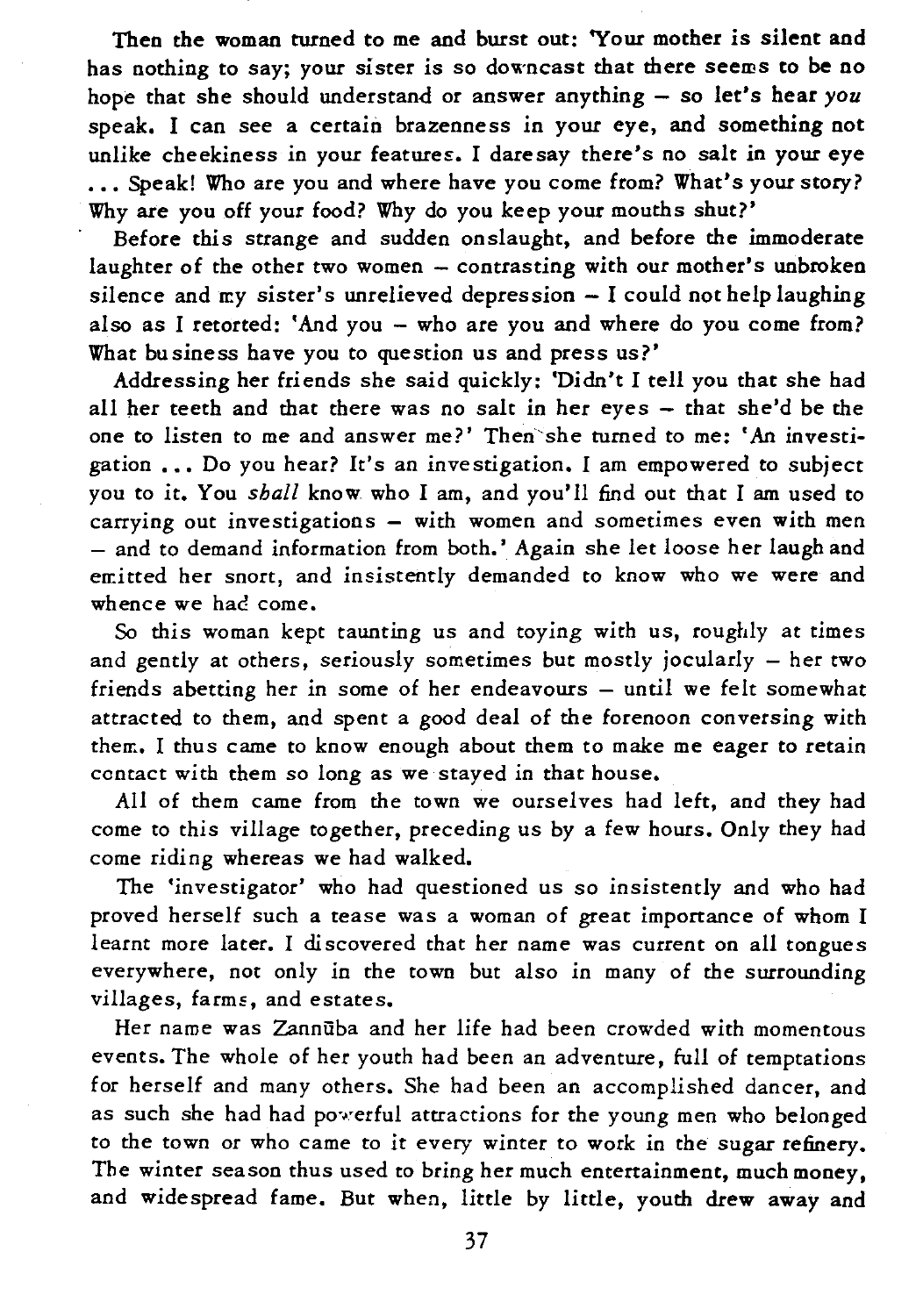middle age approached, she affected something not unlike a middle course and in posed upon herself an appearance of moderation, ringing down over her licentiou'sness and frivolity a thin curtain which the perspicacity of some could penetrate and thus lead them to the object of their desire.

Then she formed a link with men of authority in the town's police force. Her assets *in* this connection were her acquaintance with youths, her contacts with men, the accessibility of certain homes to her, the fact that she heard much of what was said and knew of many happenings. She was *in* fact a police spy who looked into certain matters that the eyes of men could not penetrate. She made much money out of these activities, and *in* addition acquired prestige, for people feared her and sought to ingratiate them selves with her.

She was most useful to the police and best able to assist them when the plague, cholera, or any other epidemic hit the town and surrounding villages, for the government then wanted to know who had been stricken that he might be isolated in one of those tented lazarets which people hated and tried to avoid more than death itself. At such times Zannuba was like a bee continually in motion. She was *in* every street, in every lane, in every close, in every house, and the ambulance from the department of Hygiene roamed the streets and closes and lanes after her to snatch the stricken away from their homes. At such times people had the greatest hatred of Zannuba, but they were forced to receive her and bear with her, smiling at her and at the same time cursing the epidemic because *it* did not strike her down, did not carry her off in the ambulance and did not confine her in one of the tents in which she had others confined.

From all these occupations Zannuba amassed a not inconsiderable fortune, and this  $-$  when she was no longer young  $-$  she began to exploit and increase by either of two methods. For one thing, she was a usurer, lending one pound in return for three payable by instalments over the year; for another, she used to buy from markets *in* towns or *in* villages what cereals she could get at a low price, then sell them to the poor and destitute at oppressive prices, which she could impose upon them because she gave them time to pay. Young men were no longer interested in her, and she was less inclined to open libertinage,. so she searched and searched until she found herself a watchman, a stranger to the town, who was of powerful constitution, tall and massive and endowed with a fearsome voice, yet of weak personality, unpleasant dispostion, and tainted conscience. This man she took to herself as husband or lover, living with him in a relationship which the law condones but which morality and religion condemn, and of which the townspeople most strongly disapproved.

When I met her first she had come to the village in which we were lodged to buy what wheat, maize, and beans she could, then go back where she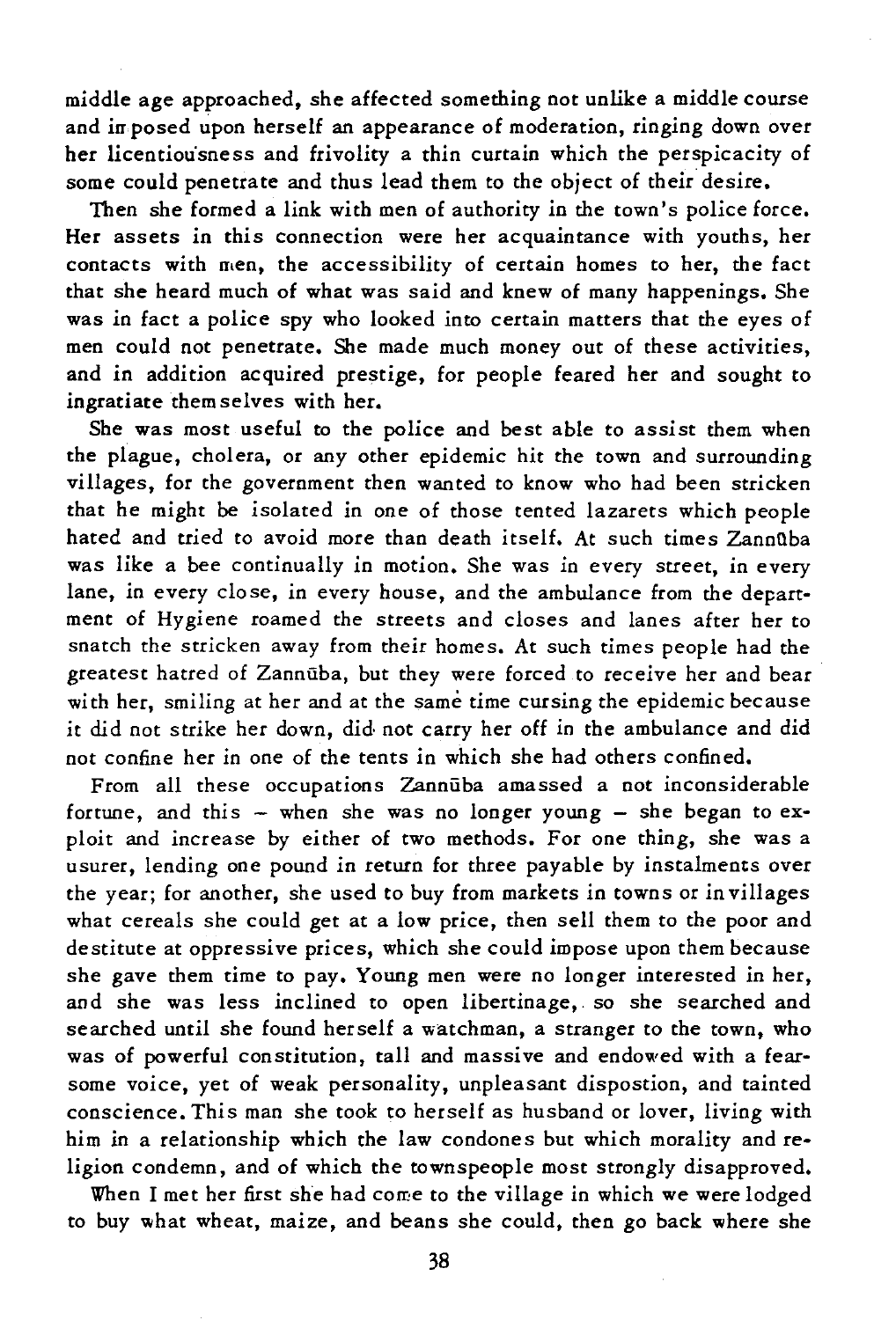could use her stock to suck *in* the money of the poor and destitute.

Khadra was of no smaller importance or lower prestige than Zannuba. Like her, she enjoyed notoriety and a far-Bung reputation. Her comings and goings to and from town excited much talk, for through her men and women were made wretched, through her also they sometimes found happiness.

She was a marriage broker. She used to go to the capital from time to time and bring back a considerable quantity of those trivial, simple, cheap knick-knacks which to women are always a temptation, and to men a source both of misery and enjoyment. In the town, there was not one wealthy home that Khadra might not enter either openly or in secret. And equally accessible to Khadra was the inner self of the lady of the house who used to listen to her gossip and hear her news, perhaps even pass some titbit on to her or entrust her with messages and with news.

Khadra's activities increased and multiplied in winter when the Cook Company's boats plied the Nile upstream and downstream, for *it* was then that Khadra used to go to Cairo to buy goods and samples. She used to patronize these steamboats because the third class fares were cheap, and because she could take with her more cases and packages than she was allowed on the train.

On her return to the town the news would spread among the inhabitants, and women would await her visit. The happiest lady then was the one favoured with her first visit: she had first choice of her stock of different materials, of various scents, of the simple cheap trinkets which women require and in the acquisition of which they vie with one another  $-$  in particular, varieties of beads and glass bangles with which women adorn their arms, inserting their hands into them by a difficult, delicate, dangerous manoeuvre scarcely ever completed without one of them incurring heavy injury to her hand or arm.

The first week of Khadra's return from Cairo was, in those houses, a festival for both women and children. The ones rejoiced in the knickknacks and trinkets laid before then:, the others delighted in the varieties of sweets brought to them, the coconut ice and especially certain sweetmeats which Khaqra brought from Cairo, the like of which could not be made in the town. Delicate and soft, they put the teeth to no hardship and afforded mouth and gullet effortless delight - unlike the locally-made sugar rock coated with sesame or chick-peas, which was so gross and hard that saliva, molars and tongue had to collaborate in breaking it down, and did so only after much effort and exertion.

To the adolescent girls Khadra used to carry the most irresistible of temptations in the form of coloured kerchiefs which they used to wrap with artistry round their heads, making of diem tempting, attractive prisons for their abundant hair - not to speak of the threads hung with narrow,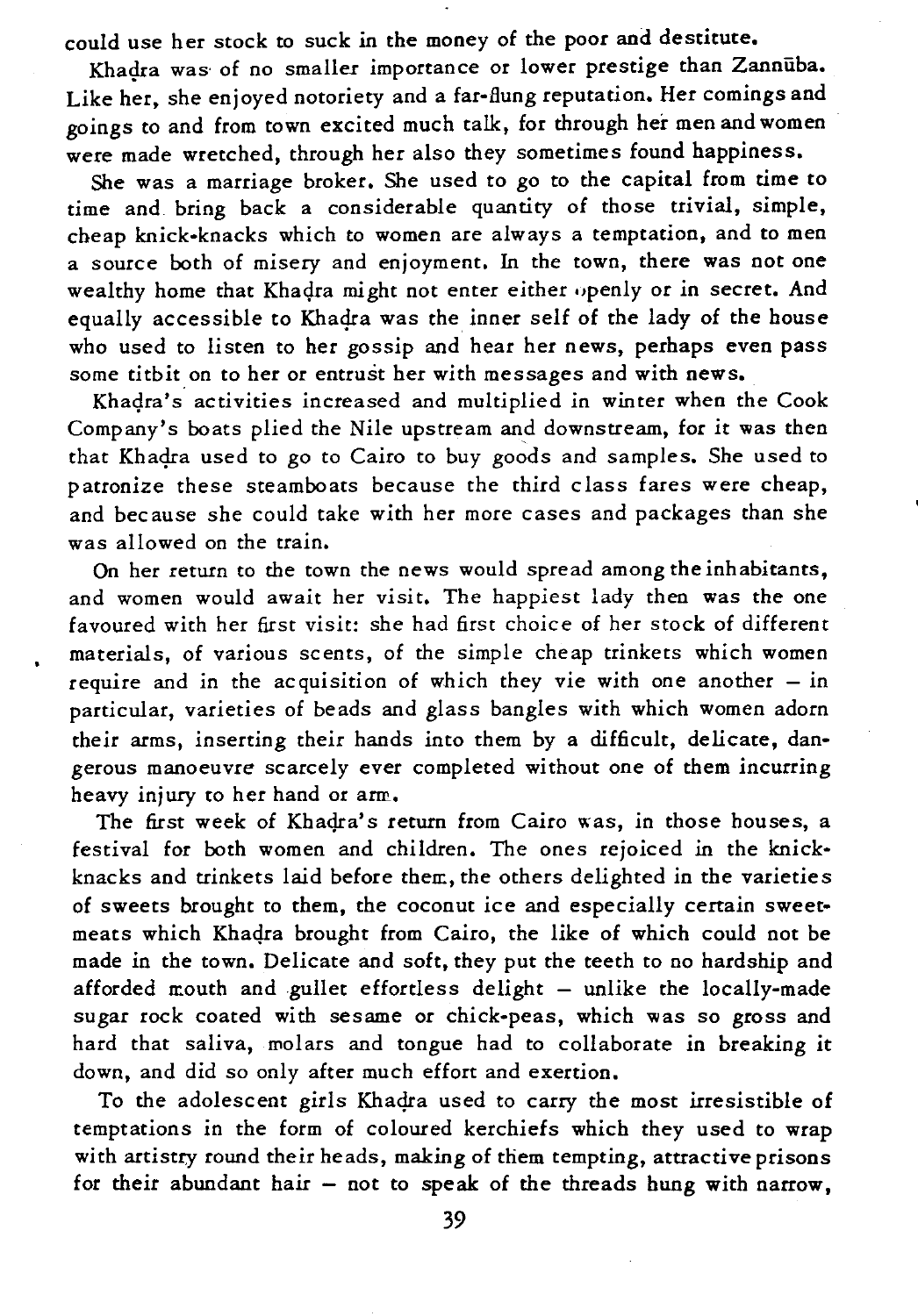thin, delicate pieces of metal to be worked in with the girls' tresses that they might glisten attractively as they dangled over their backs and tinkle gentle as the girls walked or ge stured.

The men used to accept Khadra's return from Cairo smilingly, indeed joyfully at first, believing that it brought innocent satisfaction and harmless amusement to their womenfolk. But as the days passed and Khaqra's visits were repeated, as the women's covetousness for the articles offered became more pronounced and their desire expressed itself *insis*tently on their face and in their conversation and in their altered dispositions towards the men who proved unyielding, these became extremely annoyed with Khadra and wished that she might some time go to Cairo and not re turn.

Once Khadra had satisfied the townswomen of various ranks and degrees of wealth, she used to peddle the trashy articles left over in the neighbouring villages. On the day I met her, she had come to the village with two or three cases filled with the glass bangles, beads, and coloured kerchiefs which had been rejected by the town and which the villages would receive with potent yearning, perhaps causing sleepless nights to many a village woman and filling the dreams of many a peasant maiden.

It would be wrong to think that Nafisa was less renowned or of lower standing among the people of the town or of the country side than either of her companions. Her youth was far behind her and old age had left upon her face, her *voice,* and her entire body ugly, repulsive traces. Yet she had access to every home and was a friend to every woman. For she was a fortuneteller who could relate what had been, describe what was, and foretell what was to be. She had strong connections with jinns and demons; she could convey the messages that had to pass between them and the women, and could command their intervention in many of the concerns of the ignorant, simple women who still believe the power of the jinns over humans to be limitless. Here *is* one who *is* at odds with her husband because he *is* unfaithful to her or because he prefers another *wife;* so she seeks Nafisa's help *in giving* one of the jinn power over *him* and making *him* turn away from his *mistress* or wife. There *is* another who senses a certain coldness or disinclination *in* her husband's behaviour; so she seeks Nafisa's help in providing her with such talismans as will make her husband turn to her in kindness and spend all *his* time in her house. Nor was Nafisa's influence over men and youths any less than it was over women and girls, for she was good at consulting the divinatory sea-shells, good at moving the hearts of women who had become uncompliant over disaffected, good at putting the jinn to work on tortuous requirements.

Nafisa was consequently always busy, scarcely ever resting from con-